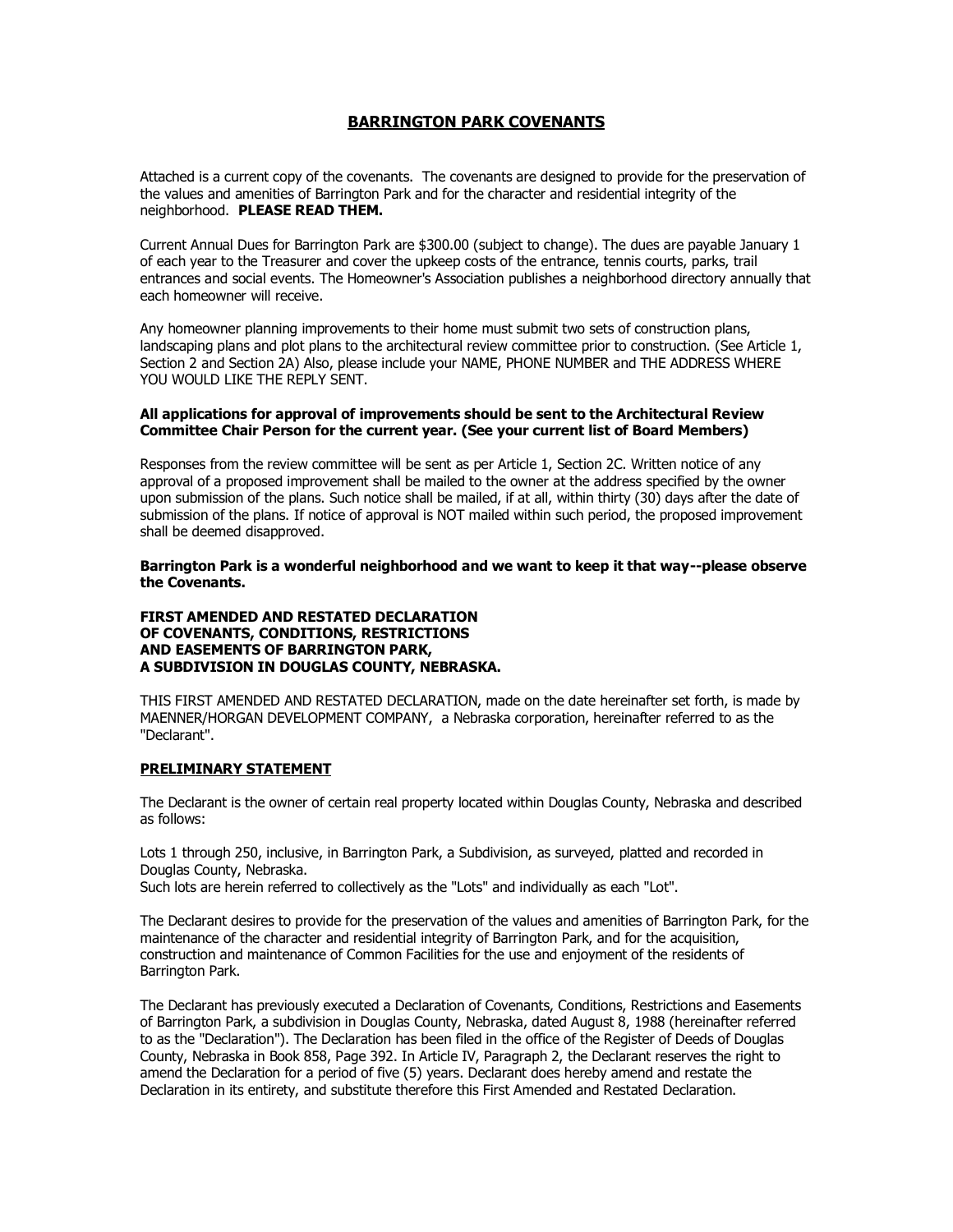NOW, THEREFORE, the Declarant hereby amends and restates the Declaration, and declares that each and all of the Lots shall be held, sold and conveyed subject to the following restrictions, covenants, conditions and easements, all of which are for the purpose of enhancing and protecting the value, desirability and attractiveness of the Lots, and the enjoyment of the residents of the Lots. These restrictions, covenants, conditions and easements shall run with such Lots and shall be binding upon all parties having or acquiring any right, title or interest in each Lot, or any part thereof, as is more fully described herein. The Lots, and each Lot is and shall be subject to all and each of the following conditions and other terms:

## **ARTICLE I. RESTRICTIONS AND COVENANTS**

1. Each Lot shall be used exclusively for single-family residential purposes, except for such Lots or parts thereof as may hereafter by conveyed or dedicated by Declarant, or its successors or assigns, for use in connection with a Common Facility, or as a church, school, park, or for other non-profit use.

2. No residence, building, fence, wall, driveway, patio, patio enclosure, swimming pool, basketball backboards, dog house, tree house, pool house, antenna, satellite receiving station or "discs", flag pole, solar heating or cooling device, tool shed, windmill or other external improvement, above or below the ground (herein all referred to as any "Improvement") shall be constructed, erected, placed or permitted to remain on any Lot, nor shall any grading or excavation for any Improvement be commenced, except for Improvements which have been approved by Declarant as follows:

A. An owner desiring to erect an Improvement shall deliver two sets of construction plans, landscaping plans and plot plans to Declarant (herein collectively referred to as the "plans"). Such plans shall include a description type, quality, color and use of materials proposed for the exterior of such Improvement. Concurrent with submission of the plans, Owner shall notify the Declarant of the Owner's mailing address.

B. Declarant shall review such plans in relation to the type and exterior of improvements constructed, or approved for construction, on neighboring Lots and in the surrounding area, and any general scheme or plans formulated by Declarant. In this regard, Declarant intends that the Lots shall be developed residential community with homes constructed of high quality materials. The decision to approve or refuse approval of a proposed improvement shall be exercised by Declarant to promote development of the Lots and to protect the values, character and residential quality of all Lots. If Declarant determines that the proposed Improvement will not protect and enhance the integrity and character of all the Lots and neighboring Lots as a quality residential community, Declarant may refuse approval of the proposed Improvement.

C. Written Notice of any approval of a proposed Improvement shall be mailed to the owner at the address specified by the owner upon submission of the plans. Such notice shall be mailed, if at all, within thirty (30) days after the date of submission of the plans. If notice of approval is not mailed within such period, the proposed Improvement shall be deemed disapproved by Declarant.

D. No Lot owner, or combination of Lot owners, or other person or persons shall have any right to any action by Declarant, or to control, direct or influence the acts of the Declarant with respect to any proposed Improvement. No responsibility, liability or obligation shall be assumed by or imposed upon Declarant by virtue of the authority granted to Declarant in this Section, or as a result of any act or failure to act by Declarant with respect to any proposed Improvement.

3. No single-family residence shall be created, altered, placed or permitted to remain on any Lot other than one detached single-family dwelling which does not exceed two and one-half stories in height.

4. The exposed front foundation walls and any foundation walls facing any street of all main residential structures must be constructed of or faced with brick or simulated brick or stone or stucco or other material approved by Declarant. All exposed side and rear concrete or concrete block foundation walls not facing a street must be painted. All driveways must be constructed of concrete, brick, paving stone, or laid stone. All foundations shall be constructed of concrete, concrete blocks, brick or stone. Fireplace chimneys shall be covered with brick, or other materials approved in writing by Declarant. Unless other materials are specifically approved by Declarant, the roof of all improvements shall be covered with wood shingles.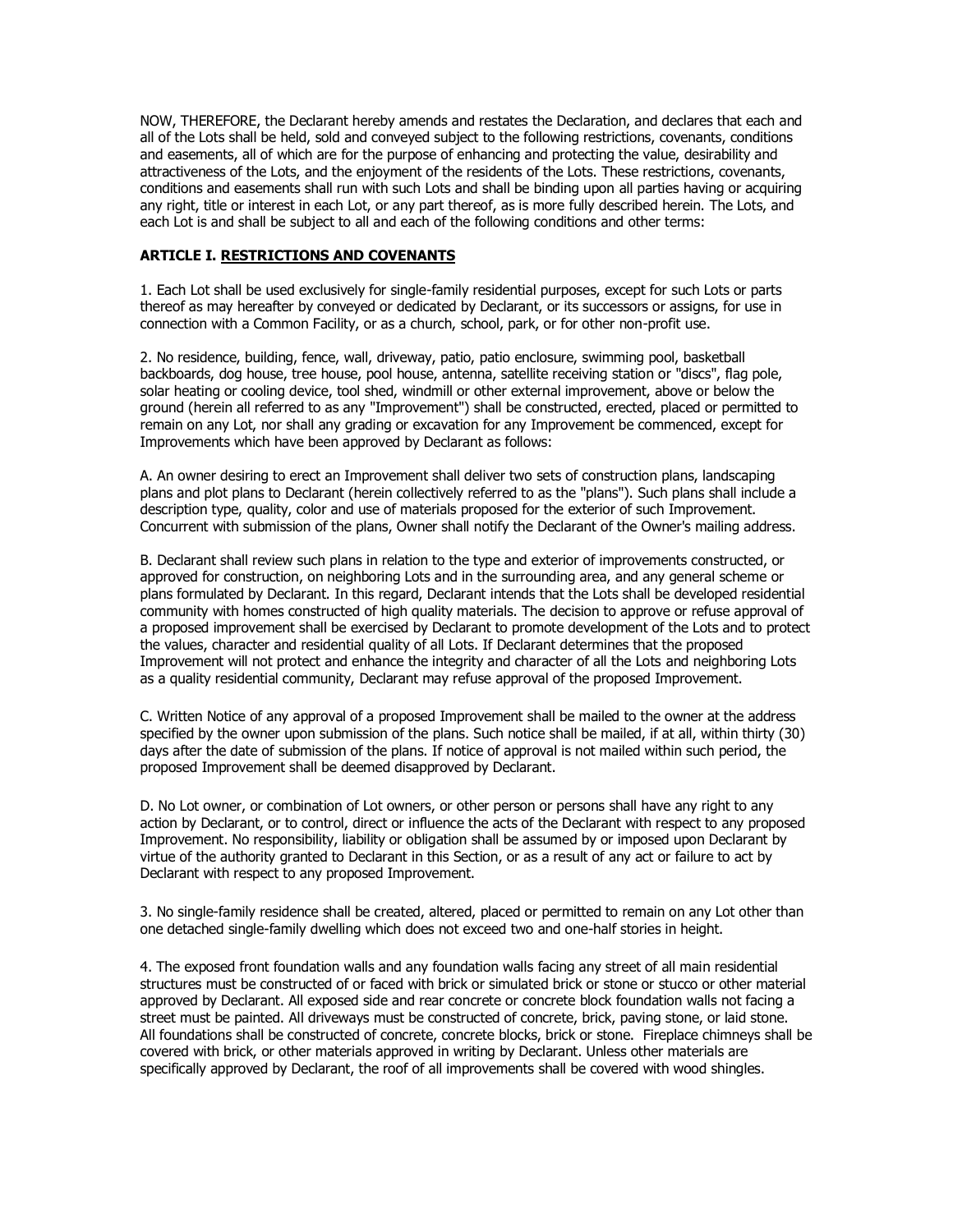5. No advertising signs, billboards, unsightly objects or nuisances shall be erected, placed or permitted to remain on any Lot except one sign per Lot consisting of not more than six (6) square feet advertising a Lot as "For Sale". No business activities of any kind whatsoever shall be conducted on any Lot; nor shall the premises be used in any way for any purpose which may endanger the health or unreasonably disturb the owner or owners of any Lot or any resident thereof. Provided, however, the foregoing paragraph shall not apply to the business activities, signs and billboards or the construction and maintenance of buildings, if any, by Declarant, their agents or assigns, during the construction and sale of the Lots.

6. No exterior television or radio antenna or disc of any sort shall be permitted on any Lot.

7. No repair of any boats, automobiles, motorcycles, trucks, campers or similar vehicles requiring a continuous time period in excess of forty-eight (48) hours shall be permitted on any Lot at any time; nor shall vehicles offensive to the neighborhood be visibly stored, parked or abandoned on any Lot. No unused building material, junk or rubbish shall be left exposed on the Lot except during actual building operations, and then only in as neat and inconspicuous a manner as possible.

8. No boat, camper, trailer, auto-drawn or mounted trailer of any kind, mobile home, truck, aircraft, camper truck or similar chattel shall be maintained or stored on any part of a Lot (other than in an enclosed structure) for more than twenty (20) days within a calendar year. No motor vehicle may be parked or stored outside on any Lot, except vehicles driven on a regular basis by the occupants of the dwelling located on such Lot. No grading or excavating equipment, tractors or semi tractors/trailers shall be stored, parked, kept or maintained in any yards, driveways or streets. However, this Section 8 shall not apply to trucks, tractors or commercial vehicles which are necessary for the construction of residential dwellings during the period of construction. All residential Lots shall provide at least the minimum number of off street parking areas or spaces for private passenger vehicles required by the applicable zoning ordinances of the City of Omaha, Nebraska.

9. No incinerator or trash burner shall be permitted on any Lot. No garbage or trash can or container or fuel tank shall be permitted unless completely screened from view, except for pickup purposes. No garden lawn or maintenance equipment of any kind whatsoever shall be stored or permitted to remain outside of any dwelling or suitable storage facility, except when in actual use.

No garbage, refuge, rubbage or cutting shall be deposited on any street, road or Lot. No clothes line shall be permitted outside of any dwelling at any time. Produce or vegetable gardens may only be maintained in rear yards.

10. Exterior lighting installed on any Lot shall either be indirect or of such a controlled focus and intensity as not to disturb the residents of adjacent Lots.

11. No fence shall be permitted to extend beyond the front line of a main residential structure. No hedges or mass planted shrubs shall be permitted more than ten (10) feet in front of the front building line. Unless other materials are specifically approved in writing by Declarant, fences shall only be composed of wood or wrought iron. No fence shall be of the chain link or wire types. No fences or walls shall exceed a height of six (6) feet.

12. No swimming pool may extend more than one foot above ground level.

13. Construction of any Improvement shall be completed within one (1) year from the date of commencement of excavation or construction of the Improvement. No excavation dirt shall be spread across any Lot in such a fashion as to materially change the grade or contour of any Lot.

14. A public sidewalk shall be constructed of concrete four (4) feet wide by four (4) inches thick in front of each Lot and upon each street side of each corner Lot. The sidewalk shall be placed five (5) feet back of the street curb line and shall be constructed by the owner of the Lot prior to the time of completion of the main structure and before occupancy thereof; provided, however, this provision shall vary to comply with any requirements of the City of Omaha.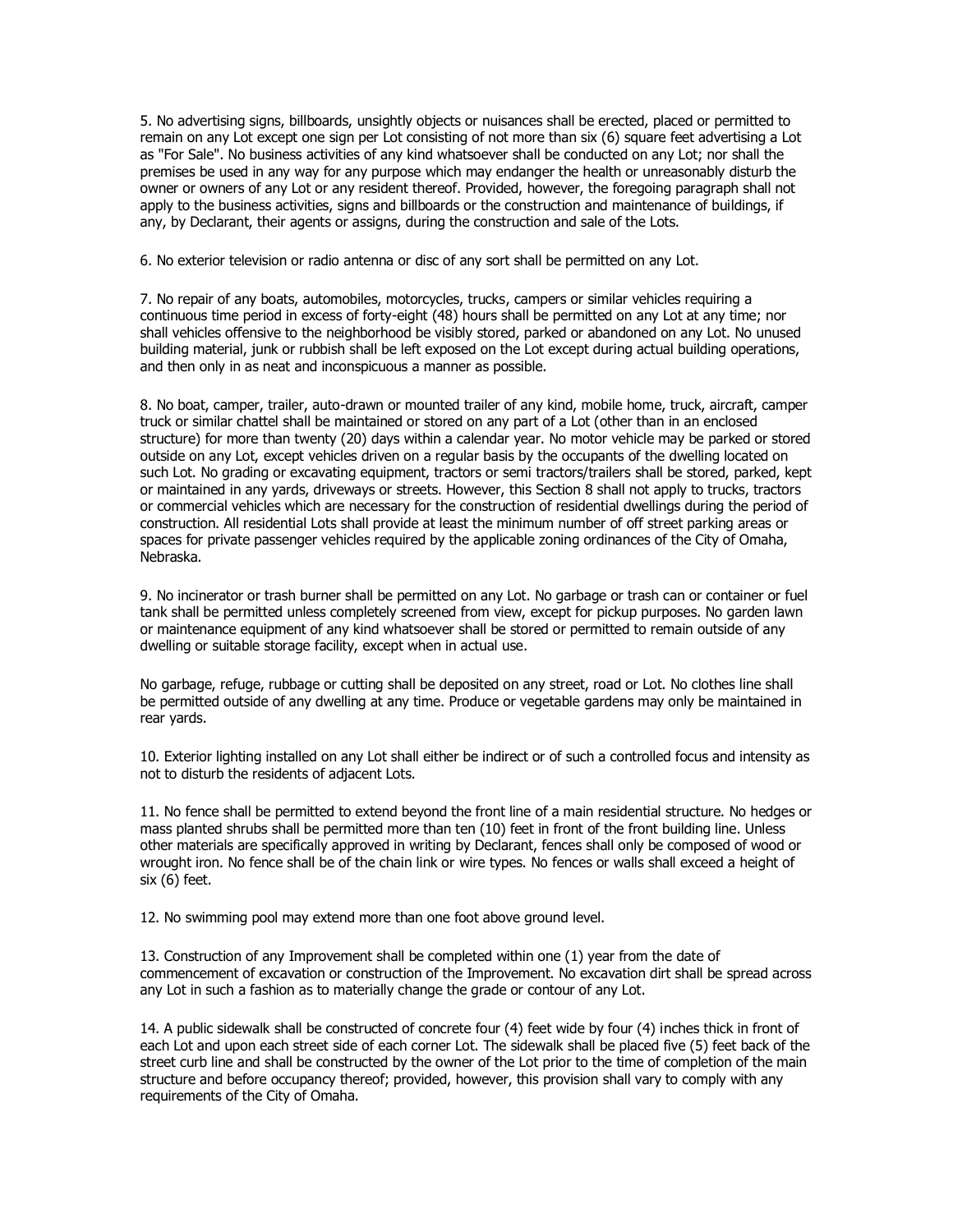15. Driveway approaches between the sidewalk and curb on each Lot shall be constructed of concrete. Should repair or replacement of such approach be necessary, the repair or replacement shall also be of concrete. No asphalt overlay of driveway approaches will be permitted.

16. No stable or other shelter for any animal, livestock, fowl or poultry shall be erected, altered, placed or permitted to remain on any Lot, except for one dog house constructed for one (1) dog; provided always that the construction plans, specifications and the location of the proposed structure have been first approved by Declarant, or its assigns, if required by this Declaration. Dog houses shall only be allowed at the rear of the residence, concealed from public view. No dog runs or kennels of any kind shall be allowed in Barrington Park Subdivision.

17. Any exterior air conditioning condenser unit shall be placed in the rear yard or any side yards so as not to be visible from public view. No grass, weeds or other vegetation will be grown or otherwise permitted to commence or continue, and no dangerous, diseased or otherwise objectionable shrubs or trees will be maintained on any Lot so as to constitute an actual or potential public nuisance, create a hazard or undesirable proliferation, or detract from a neat and trim appearance. Vacant Lots shall not be used for dumping of earth or any waste materials, and no vegetation on vacant Lots shall be allowed to reach a height in excess of twelve (12) inches.

18. No Residence shall be constructed on a Lot unless the entire Lot, as originally platted, is owned by one owner of such Lot, except if parts of two or more platted Lots have been combined into one Lot which is at least as wide as the narrowest Lot on the original plat, and is as large in area as the largest Lot in the original plat.

19. No structure of a temporary character, carport, trailer, basement, tent, outbuilding or shack shall be erected upon or used on any Lot at any time, either temporarily or permanently. No structure or dwelling shall be moved from outside Barrington Park to any Lot without the written approval of Declarant.

20. All utility service lines from each Lot line to a dwelling or other Improvement shall be underground.

21. No driveway which provides vehicular access to or from Cuming Street shall be constructed on Lots 10, 11, 14, 15, 16, 17, 18, 19 and 20.

22. To protect the appearance of the boundary fence which has been constructed by Declarant between 156th Street and the Barrington Park Subdivision, no fence which is more than three (3) feet in height and runs generally parallel to the boundary fence shall be constructed within twenty-five (25) feet of the boundary fence on Lots 20, 21, 22, 23, 24, 25, 27, 28 or 29. This restriction shall not act or be construed to prohibit side yard fences which extend to the rear lot line of such lots.

## **ARTICLE II. HOMEOWNERS' ASSOCIATION**

1. The Association. Declarant has caused the incorporation of BARRINGTON PARK HOMEOWNERS' ASSOCIATION, a Nebraska not-for-profit corporation (hereinafter referred to as the "Association"). The Association has as its purpose the promotion of the health, safety, recreation, welfare and enjoyment of the residents of the Lots, including:

(a) The acquisition, construction, landscaping, improvement, equipment, maintenance, operation, repair, upkeep and replacement of Common Facilities for the general use, benefit and enjoyment of the Members. Common Facilities may include recreational facilities such as swimming pools, tennis courts, health facilities, playgrounds and parks; dedicated and non-dedicated roads, paths, ways and green areas; and signs and entrances for Barrington Park. Common Facilities may be situated on property owned or leased by the Association, on public property, on private property subject to an easement in favor of the Association, or on property dedicated to a Sanitary Improvement District.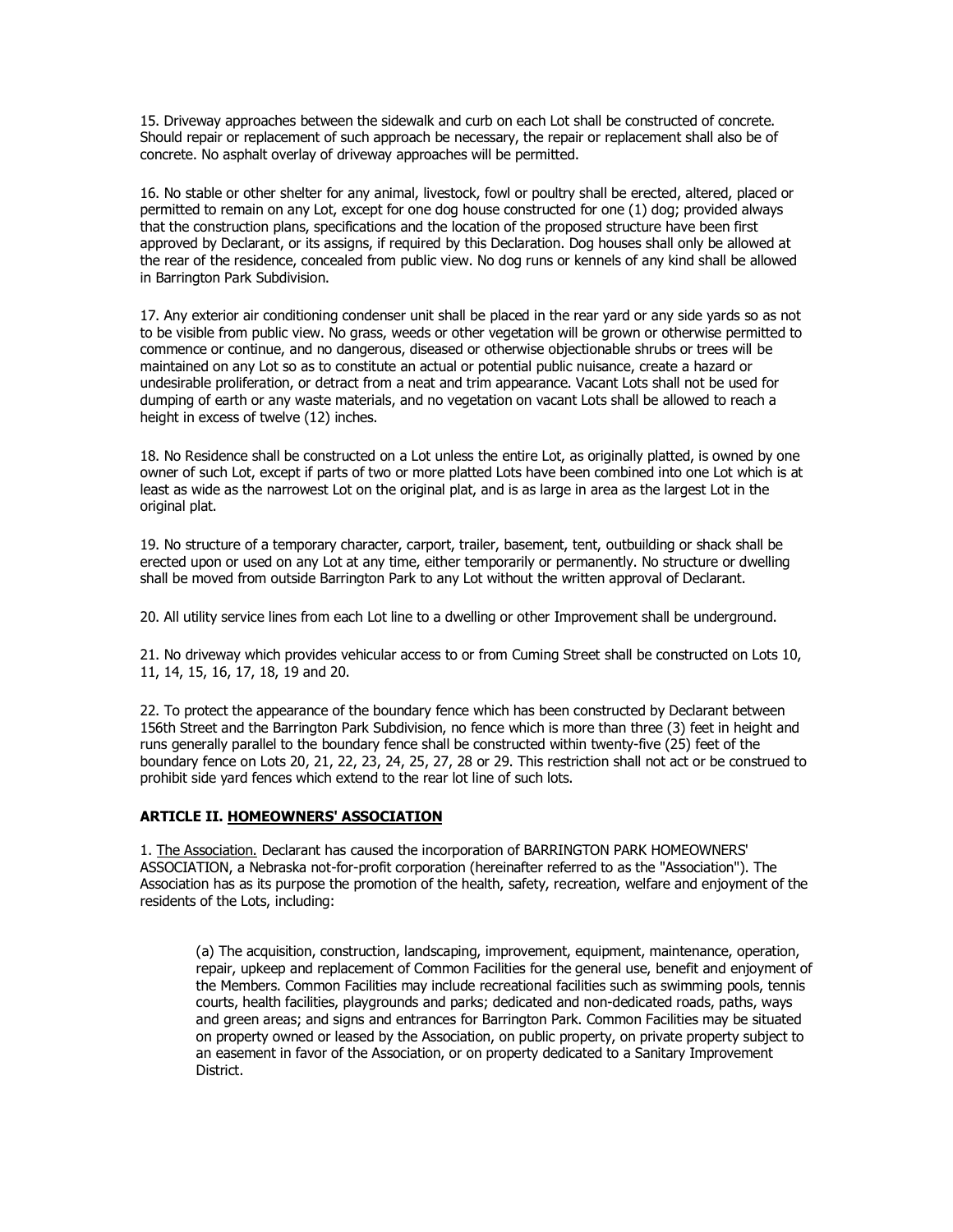(b) The promulgation, enactment, amendment and enforcement of rules and regulations relating to the use and enjoyment of any Common Facilities, provided always that such rules are uniformly applicable to all Members. The rules and regulations may permit or restrict use of the Common Facilities by Members, their families, their guests, and/or by other persons, who may be required to pay a fee or other charge in connection with the use or enjoyment of the Common Facility.

(c) The exercise, promotion, enhancement and protection of the privileges and interests of the residents of Barrington Park; and the protection and maintenance of the residential character of Barrington Park.

2. Membership and Voting. Barrington Park is divided into Two Hundred Fifty (250) separate Lots (referred to as the "Lots"). The "Owner" of each Lot shall be a Member of this Association. For purposes of this Declaration, the term "Owner" of a Lot means and refers to the record owner, whether one or more persons or entities of fee simple title to a Lot, but excluding however those parties having any interest in any of such Lot merely as security for the performance of an obligation (such as a contract seller, the trustee or beneficiary of a deed of trust, or a mortgagee). The purchaser of a Lot under a land contract or similar instrument shall be considered to be the "Owner" of the Lot for purposes of this Declaration. Membership shall be appurtenant to ownership of each Lot, and may not be separated from ownership of each Lot.

The Owner of each Lot, whether one or more persons and entities, shall be entitled to one (1) vote on each matter properly coming before the Members of the Association.

3. Purposes and Responsibilities. The Association shall have the powers conferred upon not-for-profit corporations by the Nebraska Nonprofit Corporation Act, and all powers and duties necessary and appropriate to accomplish the Purposes and administer the affairs of the Association. The powers and duties to be exercised by the Board of Directors, and upon authorization of the Board of Directors by the Officers, shall include but shall not be limited to the following:

(a) The acquisition, development, maintenance, repair, replacement, operation and administration of Common Facilities, and the enforcement of the rules and regulations relating to the Common Facilities.

(b) The landscaping, mowing, watering, repair and replacement of parks and other public property and improvements on parks or public property within or near Barrington Park.

(c) The fixing, levying, collecting, abatement, and enforcement of all charges, dues, or assessments made pursuant to the terms of this Declaration.

(d) The expenditure, commitment and payment of Association funds to accomplish the purposes of the Association including, but not limited to, payment for purchase of insurance covering any Common Facility against property damage and casualty, and purchase of liability insurance coverages for the Association, the Board of Directors of the Association, and the Members.

(e) The exercise of all of the powers and privileges, and the performance of all of the duties and obligations of the Association as set forth in this Declaration, as the same may be amended from time to time.

(f) The acquisition by purchase or otherwise, holding, or disposition of any right, title or interest in real or personal property, wherever located, in connection with the affairs of the Association.

(g) The deposit, investment and re-investment of Association funds in bank accounts, securities, money market funds or accounts, mutual funds, pooled funds, certificates of deposit or the like.

(h) The employment of professionals and consultants to advise and assist the Officers and Board of Directors of the Association in the performance of their duties and responsibilities for the Association.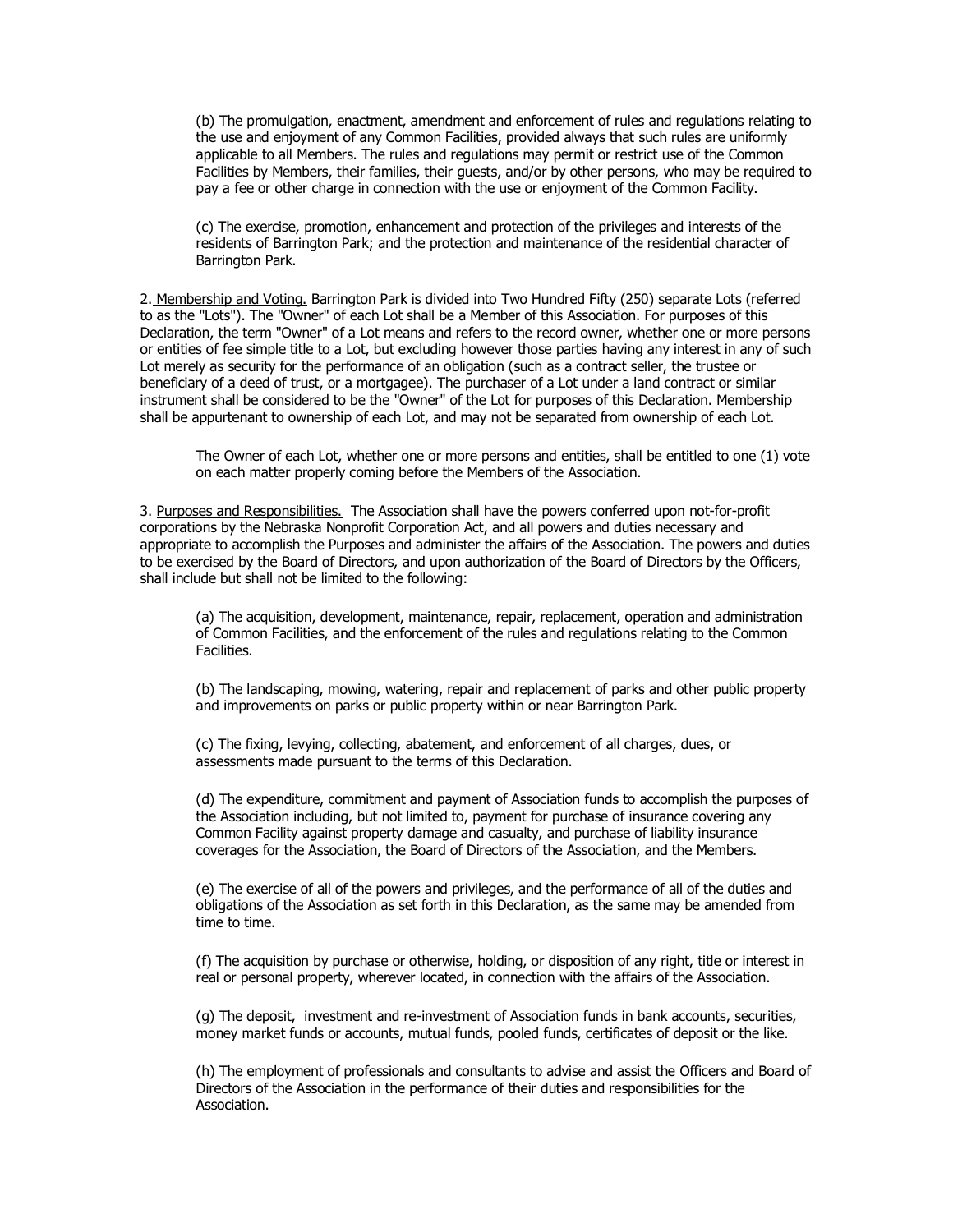(i) General administration and management of the Association, and execution of such documents and doing and performance of such acts as may be necessary or appropriate to accomplish such administration or management.

(j) The doing and performing of such acts, and the execution of such instruments and documents, as may be necessary or appropriate to accomplish the purposes of the Association.

4. Mandatory Duties of Association. The Association shall maintain and repair the fence and signs which have been installed between 156th Street and Barrington Park Subdivision in generally good and neat condition.

5. Imposition of Dues and Assessments. The Association may fix, levy and charge the Owner of each Lot with dues and assessments (herein referred to respectively as "dues and assessments") under the following provisions of this Declaration. Except as otherwise specifically provided, the dues and assessments shall be fixed by the Board of Directors of the Association and shall be payable at the times and in the manner prescribed by the Board.

6. Abatement of Dues and Assessments. Notwithstanding any other provision of this Declaration, the Board of Directors may abate all or part of the dues or assessments due in respect of any Lot, and shall abate all dues and assessments due in respect of any Lot during the period such Lot is owned by the Declarant.

7. Liens and Personal Obligations for Dues and Assessment. The assessments and dues, together with interest thereon, costs and reasonable attorneys' fees, shall be the personal obligation of the Owner of each Lot at the time when the dues or assessments first become due and payable. The dues and assessments, together with interest thereon, costs and reasonable attorneys' fees, shall also be a charge and continuing lien upon the Lot in respect of which the dues and assessments are charged. The personal obligation for delinquent assessments shall not pass the successor in title to the Owner at the time the dues and assessments become delinquent unless such dues and assessments are expressly assumed by the successors, but all successors shall take title subject to the lien for such dues and assessments, and shall be bound to inquire of the Association as to the amount of any unpaid assessments or dues.

8. Purpose of Dues. The dues collected by the Association may be committed and expended to accomplish the purposes of the Association described in Section 1 of the Article, and to perform the Powers and Responsibilities of the Association described in Sections 3 and 4 of this Article.

9. Maximum Annual Dues. Unless excess dues have been authorized by the Members in accordance with Section 11, below, the aggregate dues which may become due and payable in any year shall not exceed the greater of:

(a) Sixty Dollars (\$60.00) per Lot

(b) In each calendar year beginning on January 1, 1988, one hundred twenty-five percent (125%) of the aggregate dues charged in the previous calendar year.

10. Assessments for Extraordinary Costs. In addition to the dues, the Board of Directors may levy an assessment or assessments for the purpose of defraying, in whole or in part, the costs of any acquisition, construction, reconstruction, repair, painting, maintenance, improvement, or replacement of any Common Facility, including fixtures and personal property related thereto, and related facilities. The aggregate assessments in each calendar year shall be limited in amount to Two Hundred Dollars (\$200.00) per Lot.

11. Excess Dues and Assessments. With the approval of seventy-five percent (75%) of the Members of the Association, the Board of Directors may establish dues and/or assessments in excess of the maximums established in this Declaration.

12. Uniform Rate of Assessment. Assessments and dues shall be fixed at a uniform rate as to all Lots, but dues may be abated as to individual Lots, as provided in Section 5, above.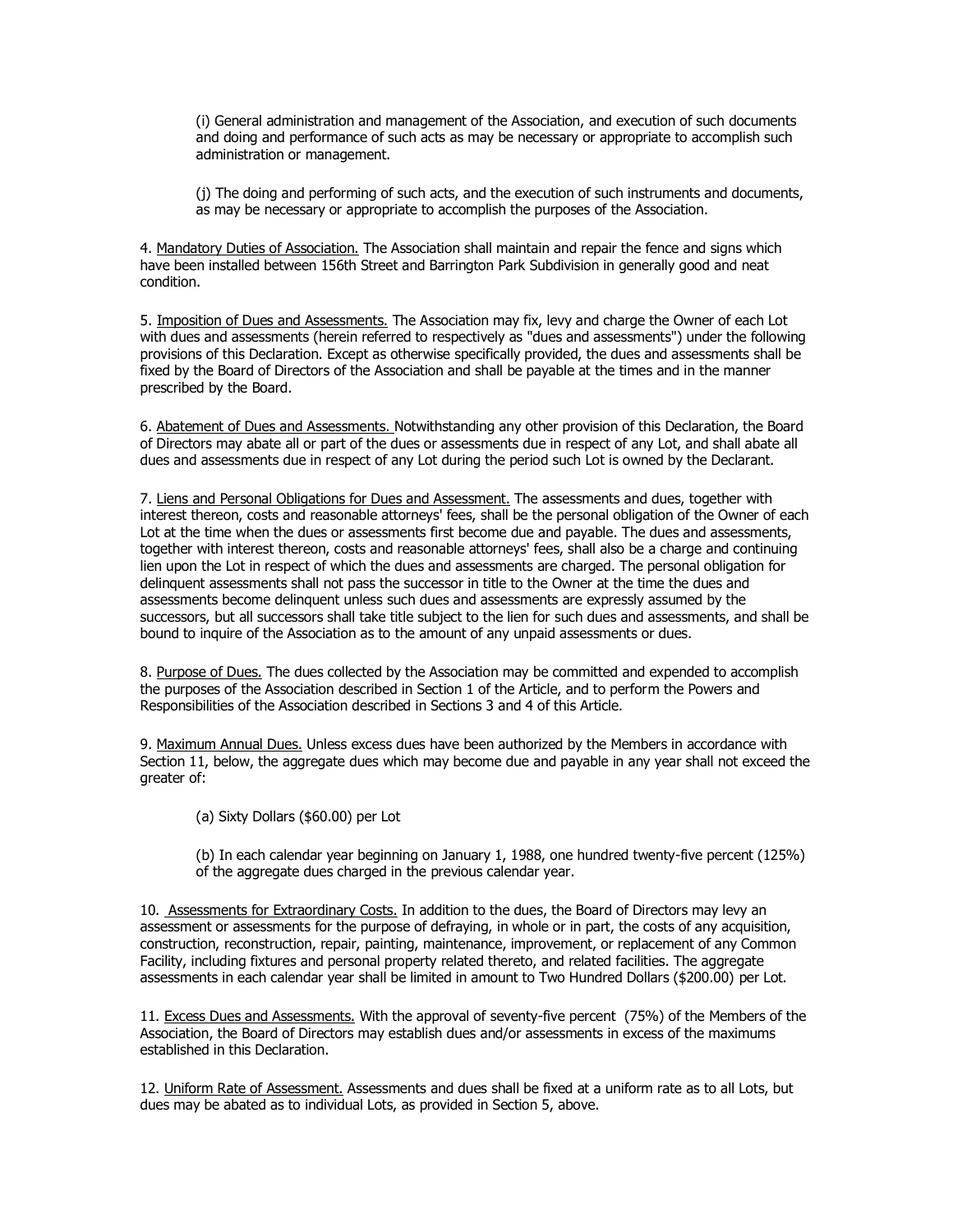13. Certificate as to Dues and Assessments. The Association shall, upon written request and for a reasonable charge, furnish a certificate signed by an officer of the Association setting forth whether the dues and assessments on a specified Lot have been paid to the date of request, the amount of any delinquent sums, and the due date and amount of the next succeeding dues, assessment or installment thereof. The dues and assessment shall be and become a lien as of the date such amounts first become due and payable.

14. Effect of Nonpayment of Assessments-Remedies of the Association. Any installment of dues or assessment which is not paid when due shall be delinquent. Delinquent dues or assessment shall bear interest from the due date at the rate of sixteen percent (16%) per annum, compounded annually. The Association may bring an action at law against the Owner personally obligated to pay the same, or foreclose the lien against the Lot or Lots, and pursue any other legal or equitable remedy. The Association shall be entitled to recover as a part of the action and shall be indemnified against the interest, costs and reasonable attorneys' fees incurred by the Association with respect to such action. No Owner may waive or otherwise escape liability for the charge and lien provided for herein by nonuse of the Common Area or abandonment of his Lot. The mortgagee of any Lot shall have the right to cure any delinquency of an Owner by payment of all sums due, together with interest, costs and fees. The Association shall assign to such mortgagee all of it's rights with respect to such lien and right of foreclosure and such mortgagee may thereupon be subrogated to any rights of the Association.

15. Subordination of the Lien to Mortgagee. The lien of dues and assessments provided for herein shall be subordinate to the lien of any mortgage, contract or deed of trust given as collateral for a home improvement or purchase money loan. Sale or transfer of any Lot shall not affect or terminate the dues and assessment lien.

# **ARTICLE III. EASEMENTS**

1. A perpetual license and easement is hereby reserved in favor of and granted to Omaha Public Power District, Northwestern Bell Telephone Company, and any company which has been granted a franchise to provide a cable television system within the Lots, Metropolitan Utilities Company, and Sanitary and Improvement District No. 343 of Douglas County, Nebraska, their successors and assigns, to erect and operate, maintain, repair and renew buried or underground sewers, water and gas mains and cables, lines or conduits and other electric and telephone utility facilities for the carrying and transmission of electric current for light, heat and power and for all telephone and telegraph and message service and for the transmission of signals and sounds of all kinds including signals provided by a cable television system and the reception on, over, through, under and across a five (5) foot wide strip of land abutting the front and the side boundary lines of the Lots; an eight (8) foot wide strip of land abutting the rear boundary lines of all interior Lots and all exterior Lots that are adjacent to presently platted and recorded Lots; and a sixteen (16) foot wide strip of land abutting the rear boundary lines of all exterior Lots that are not adjacent to presently platted and recorded Lots. The term exterior Lots is herein defined as those Lots forming the outer perimeter of the Lots. The sixteen (16) foot wide easement will be reduced to an eight (8) foot wide strip when such adjacent land is surveyed, platted and recorded.

2. A perpetual easement is further reserved for the Metropolitan Utilities District of Omaha, their successors and assigns to erect, install, operate, maintain, repair and renew pipelines, hydrants and other related facilities, and to extend thereon pipes, hydrants, and other related facilities and to extend therein pipes for the transmission of gas and water on, through, under and across a five (5) foot wide strip of land abutting all cul-de-sac streets; this license being granted for the use and benefit of all present and future owners of these Lots; provided, however, that such licenses and easements are granted upon the specific conditions that if any of such utility companies fail to construct such facilities along any of such Lot lines within thirty six (36) months of date hereof, or if any such facilities are constructed but are thereafter removed without replacement within sixty (60) days after their removal, than such easement shall automatically terminate and become void as to such unused or abandoned easementways. No permanent buildings, trees, retaining walls or loose rock walls shall be placed in the easementways but may be used for gardens, shrubs, landscaping and other purposes that do not then or later interfere with the aforementioned uses or rights granted herein.